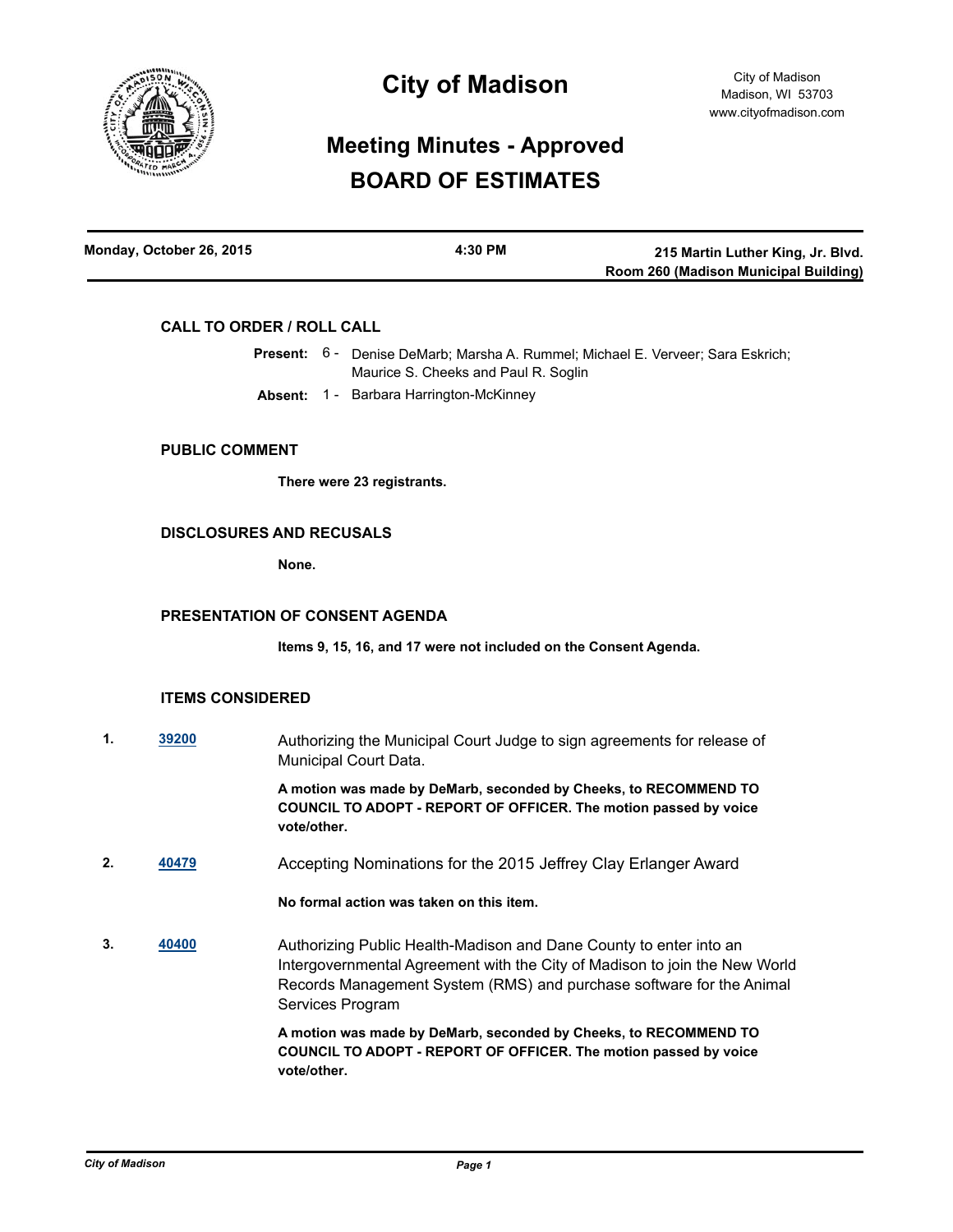**4. [40425](http://madison.legistar.com/gateway.aspx?m=l&id=/matter.aspx?key=43924)** Seeking Common Council approval of Art in Public Places funding award to the Madison Public Library Foundation, Inc on behalf of the Monroe Street Library as recommended by the Madison Arts Commission.

> **A motion was made by DeMarb, seconded by Cheeks, to RECOMMEND TO COUNCIL TO ADOPT - REPORT OF OFFICER. The motion passed by voice vote/other.**

**5. [40371](http://madison.legistar.com/gateway.aspx?m=l&id=/matter.aspx?key=43872)** Authorizing the City Engineer to apply to Madison Gas and Electric Company's Customer Owned Parallel Generation Program, authorizing the Mayor and Clerk to sign a Distributed Generation Interconnection Agreement with MG&E, and authorizing indemnification of MG&E, for Photovoltaic Generation sites at Fire Station 13 at 6350 Town Center Drive, Engineering Service Building at 1600 Emil St., and future City-owned installation sites.

> **A motion was made by DeMarb, seconded by Cheeks, to RECOMMEND TO COUNCIL TO ADOPT - REPORT OF OFFICER. The motion passed by voice vote/other.**

**6. [40369](http://madison.legistar.com/gateway.aspx?m=l&id=/matter.aspx?key=43870)** Funding a Solar Group Buying Program in 2015-16.

### **A motion was made by DeMarb, seconded by Cheeks, to RECOMMEND TO COUNCIL TO ADOPT - REPORT OF OFFICER. The motion passed by voice vote/other.**

**7. [40433](http://madison.legistar.com/gateway.aspx?m=l&id=/matter.aspx?key=43932)** Amending the 2015 Capital Budget for Engineering-Bicycle & Pedestrian to increase budget authority to recognize additional Special Assessments , TIF and Reimbursement of Expenses as funding sources for the various Sidewalk Program projects.

> **A motion was made by DeMarb, seconded by Cheeks, to RECOMMEND TO COUNCIL TO ADOPT (15 VOTES REQUIRED) - REPORT OF OFFICER. The motion passed by voice vote/other.**

**8. [40363](http://madison.legistar.com/gateway.aspx?m=l&id=/matter.aspx?key=43864)** Authorizing the Mayor, City Clerk and Chief of Police to accept up to \$20,000 for overtime from a multi-jurisdiction public safety grant from the Wisconsin Department of Transportation, administered by the Village of DeForest, for traffic safety efforts related to impaired driving, for 2015-2016; and amend budgets accordingly

> **A motion was made by DeMarb, seconded by Cheeks, to RECOMMEND TO COUNCIL TO ADOPT (15 VOTES REQUIRED) - REPORT OF OFFICER. The motion passed by voice vote/other.**

**9. [40368](http://madison.legistar.com/gateway.aspx?m=l&id=/matter.aspx?key=43869)** Authorizing the Mayor, City Clerk and Chief of Police to accept a FY2015 Byrne Criminal Justice Innovation grant award in the amount of \$155,522 and to utilize these funds to support the Raymond Road Corridor Neighborhood Public Safety Planning Project; and amend budgets accordingly

> **A motion was made by DeMarb, seconded by Cheeks, to RECOMMEND TO COUNCIL TO ADOPT (15 VOTES REQUIRED) - REPORT OF OFFICER. The motion passed by voice vote/other.**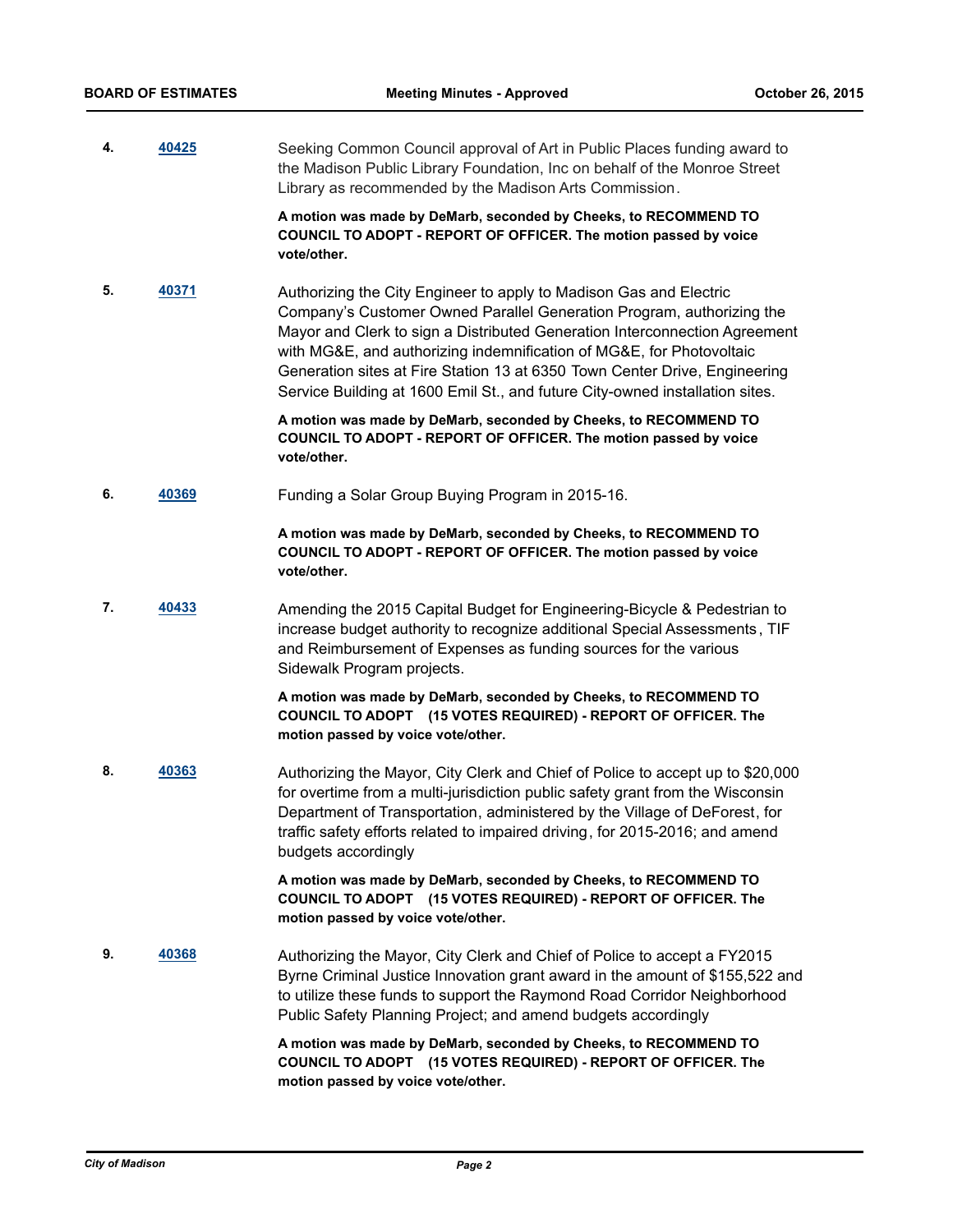| 10. | 40428 | Amending the 2015 Adopted Operating Budget of the Police Department by<br>authorizing an additional \$17,812 in revenue from the various agencies<br>included in the Regional RMS Consortium, and allocating these funds to<br>expenditures in software and licensing, training, overtime and associated<br>benefits within the Police Department budget. |
|-----|-------|-----------------------------------------------------------------------------------------------------------------------------------------------------------------------------------------------------------------------------------------------------------------------------------------------------------------------------------------------------------|
|     |       | A motion was made by DeMarb, seconded by Cheeks, to RECOMMEND TO<br>COUNCIL TO ADOPT (15 VOTES REQUIRED) - REPORT OF OFFICER. The<br>motion passed by voice vote/other.                                                                                                                                                                                   |
| 11. | 40387 | Approving a Facade Improvement Grant to Lakeside 109 LLC; located at 109<br>E. Lakeside Street.                                                                                                                                                                                                                                                           |
|     |       | A motion was made by DeMarb, seconded by Cheeks, to RECOMMEND TO<br>COUNCIL TO ADOPT - REPORT OF OFFICER. The motion passed by voice<br>vote/other.                                                                                                                                                                                                       |
| 12. | 40388 | Approving a Facade Improvement Grant to Regent Street Market Co-op;<br>located at 2136-2138 Regent Street.                                                                                                                                                                                                                                                |
|     |       | A motion was made by DeMarb, seconded by Cheeks, to RECOMMEND TO<br>COUNCIL TO ADOPT - REPORT OF OFFICER. The motion passed by voice<br>vote/other.                                                                                                                                                                                                       |
| 13. | 40429 | That the City of Madison will collaborate with Dane County to designate space<br>and place personal storage lockers in downtown parking ramp(s) and/or other<br>identified safe or reasonable locations which can be utilized by homeless<br>persons to store their personal belongings.                                                                  |
|     |       | A motion was made by DeMarb, seconded by Cheeks, to Return to Lead with<br>the Recommendation for Approval to the CITY-COUNTY HOMELESS ISSUES<br>COMMITTEE. The motion passed by voice vote/other.                                                                                                                                                        |
| 14. | 40372 | Authorizing the Mayor and City Clerk to execute a loan agreement to fund up<br>to \$90,000 for (Park/Drake) Greenbush Small Cap TIF#43 loan to Timothy &<br>Margaret Lehmann, Borrower(s) to purchase and/or renovate the property<br>located at 1134 Emerald Street, Madison, WI and convert it from rental to<br>owner-occupied housing.                |
|     |       | A motion was made by DeMarb, seconded by Cheeks, to RECOMMEND TO<br>COUNCIL TO ADOPT - REPORT OF OFFICER. The motion passed by voice<br>vote/other.                                                                                                                                                                                                       |
| 15. | 40555 | Authorizing the Mayor and City Clerk to execute a development agreement to<br>fund a \$1,433,000 Tax Incremental Finance Loan to The Gebhardt Galaxie,<br>LLC to assist in Phase II of the development of a housing and commercial<br>redevelopment project located at the north 800 Block of East Washington<br>Avenue in TID #36 (Capitol Gateway).     |
|     |       | A motion was made by DeMarb, seconded by Cheeks, to RECOMMEND TO<br>COUNCIL TO ADOPT - REPORT OF OFFICER. The motion passed by voice<br>vote/other.                                                                                                                                                                                                       |